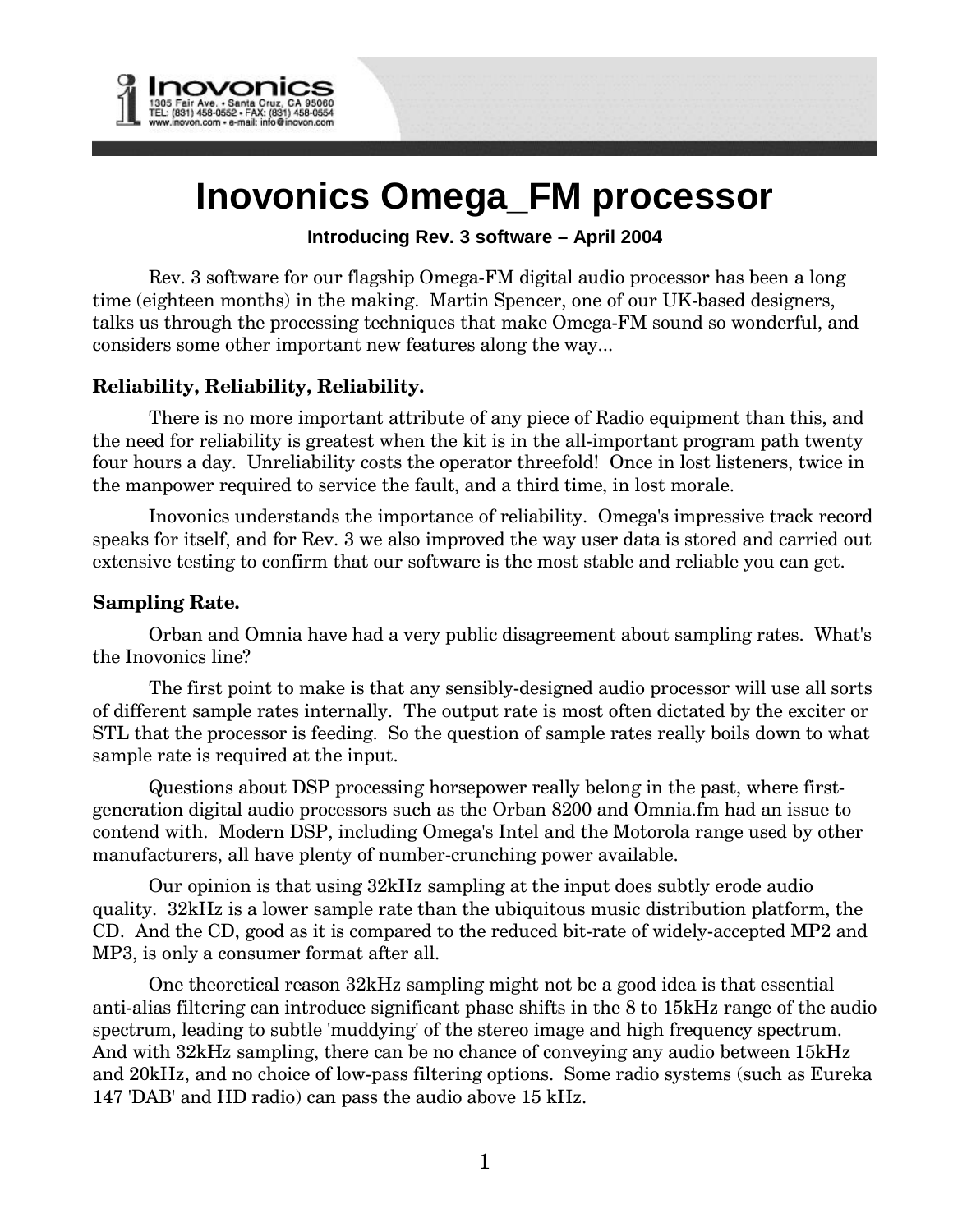Omega's 48kHz input sample rate overcomes all the above limitations, allowing a choice of input low-pass filtering and keeping phase shift out of the audio passband. But going beyond 48kHz, for example to 96kHz, would be nothing more than a marketing gimmick and a waste of resources for a device that will undoubtedly be fed with 44.1 kHz sampled audio at best.

#### **RMS versus Peak control.**

Earlier versions of Omega-FM used peak-based level detection exclusively. RMSbased control has the advantage of exceptionally transparent sound free from any obvious artifacts { more aggressive level control can be performed before it starts to create audible problems. However, there's a drawback. Signals processed exclusively by RMS means may sound wonderfully consistent, but they will still have a wildly varying peak amplitude, because RMS control is 'blind' to the peaks of a signal. In fact, it is this insensitivity to peaks that makes RMS control sound so good – the ear also responds to the power (RMS) value of a sound waveform, whatever the peak value may be. To put it another way, peakbased control tends to sound 'unnatural' to the ear, because it is responding to a variable, which is only loosely related to the human perception of volume.

There is also an incidental benefit here. The selection of time constants in a peakbased system becomes a very tricky task for an expert, whereas in an RMS-based system the time constant is far less critical. It can therefore be chosen more or less on the basis of preference and a quick listen, without fear of the sometimes-horrendous consequences that might (and do) occur on-air if such a cavalier approach were used to adjust the time constants in a peak-based system.

In Rev. 3, Omega combines RMS and Peak-based techniques to obtain the cleanest, loudest sound possible with no unnecessary compromises.

#### **AGC**

The AGC stage is now primarily RMS-based for transparent control of long-term levels. 'Advanced' AGC functions such as 'Fast Attack' are, however, based on peak response as well, so that the following multiband stages only have to deal with a limited range of peak levels. The balance between RMS and Peak control in the AGC is fully adjustable via threshold controls in the 'Advanced' menu.

### **Leveler**

The leveler section of Omega-FM has been completely redesigned 'from the ground up. It now features pure RMS control with a simplified time constant structure so that Leveling is now naturally more closely attuned to the natural dynamics of music and other program elements.

Another major innovation for Rev. 3 is 'Relative Mode' for the leveler. In this mode, all gain reduction in the bands is referenced to an arbitrarily-assigned reference value of 6dB, and the average gain reduction across all bands is always equal to the reference. This clearly separates the leveling function from the AGC function.

New controls for the leveler include 'Coupling,' which affords the user precise control over how much dynamic re-equalization is allowed, and a simplified time-constant control. Individual band drive controls, which were hidden in previous versions have been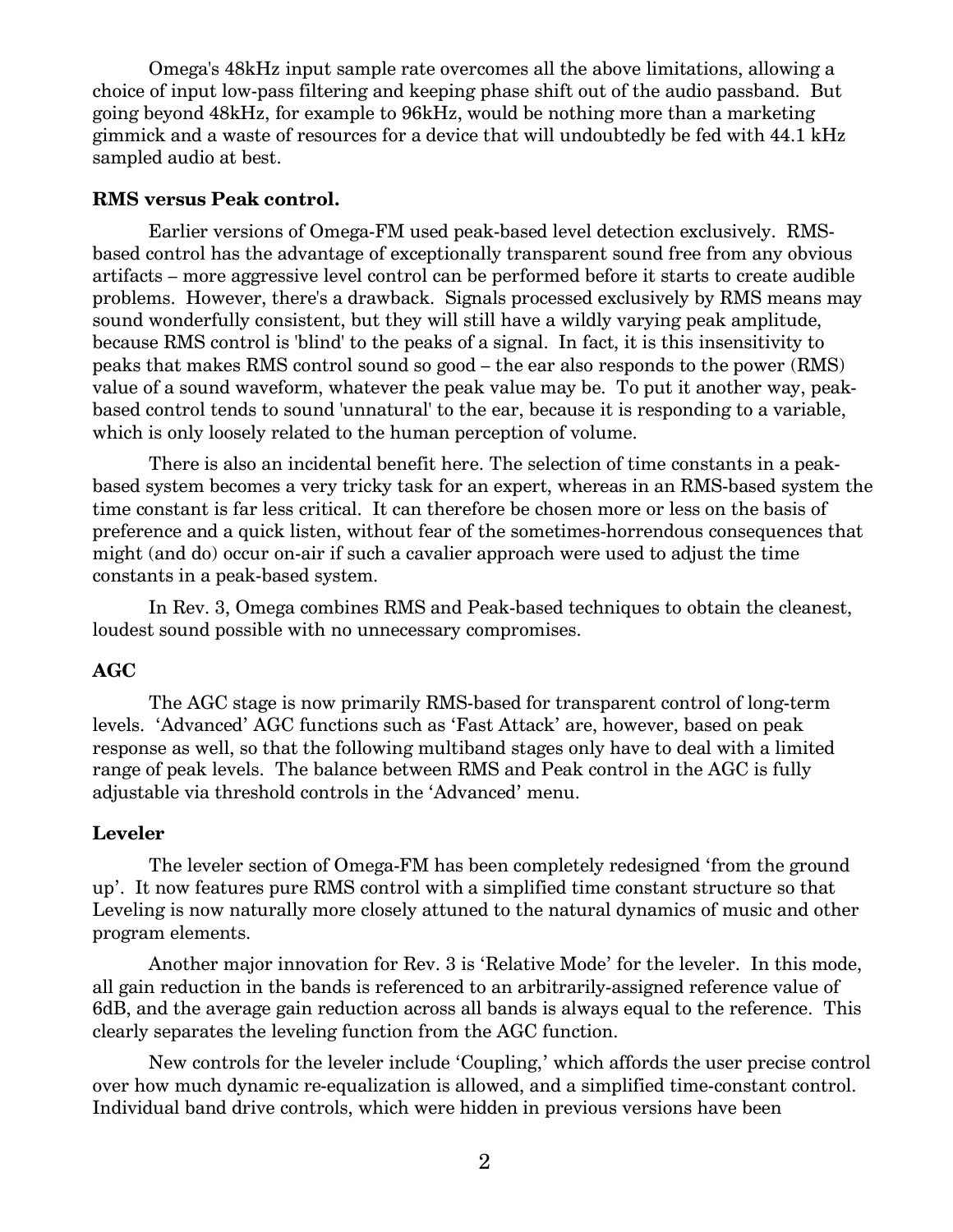introduced, further refining how the maximum processing activity in each band can be regulated by the user.

The result of all these changes is a more powerful leveler that also seems effortlessly to know when 'enough is enough'. Specific artifacts like pumping are a thing of the past, and you'll achieve that desirable 'polished' sound with far less set-up effort.

#### **Multiband compressor**

Past broadcast processors of all varieties tended to suffer from the fault of overprocessing certain tracks when set up for competitive loudness beyond a certain point. Markets being what they are, most processors tend to get set for a certain amount of perceived loudness that leaves at least 10-20% of the tracks in that 'over-processed' category. Continuing improvements in the state of the art resulted in more on-air loudness, but there was still a stubborn residue of over-processing going on  $-$  that wearing, flat, smashed sound on certain tracks that can lead to 'listener fatigue' and tune-out.

Whilst the solution is too complex and tedious (not to mention proprietary!) to go into here, we think that if you try Omega Rev. 3, you'll find a most refreshing change and a noticeable absence of that old 'over-processing' chestnut. Rev. 3 is more responsive to the incoming program material than any other processor we have tested, and it doesn't achieve this improvement in consistency at the expense of maximum loudness!

## **Clipping, Loudness, Miscellaneous Functions and Latency (delay).**

Clippers have long been noticeable by their absence in most stages of Omega-FM, and we have no plans to change this! We believe that clipping is a necessary evil that should always be left as late in the chain as possible to minimize audible artifacts.

Omega uses a composite clipper with optional spectrum filtering that affects the composite (FM) output only. Because of this, the discrete Left and Right outputs are still pristine even when the composite clipper is used for competitive loudness on FM.

There are a couple of other features that make Omega an ideal choice of processor for HD radio...

The discrete Left and Right outputs can be set to output a signal that is prior to preemphasis HF limiting, so another major source of impairment that is an essential part of the FM chain, can be eliminated from the HD radio signal path even when using a single audio processor.

Omega's Composite output now has an independent, adjustable delay for compatibility with HD Radio. This is capable of delaying the FM signal by up to 10 seconds to match the delay in the HD Radio system. Delay is adjustable in 1-millisecond increments for precise matching of the two signals. This will give seamless blending when radios change between FM and HD, for example when the radio is retuned to a different station or in weak-signal areas where the digital system can't keep going. This also means that you don't have to route FM-bound audio via the HD radio exciter, so it is easier to maintain redundancy and reliability in the plant without a complete re-think of the signal path.

Latency (program delay) remains at 10.5 milliseconds, and you can be sure it won't go any higher in subsequent revisions, at least for the foreseeable future. Boot time is still an industry-leading 3 seconds from power-on to full operation.